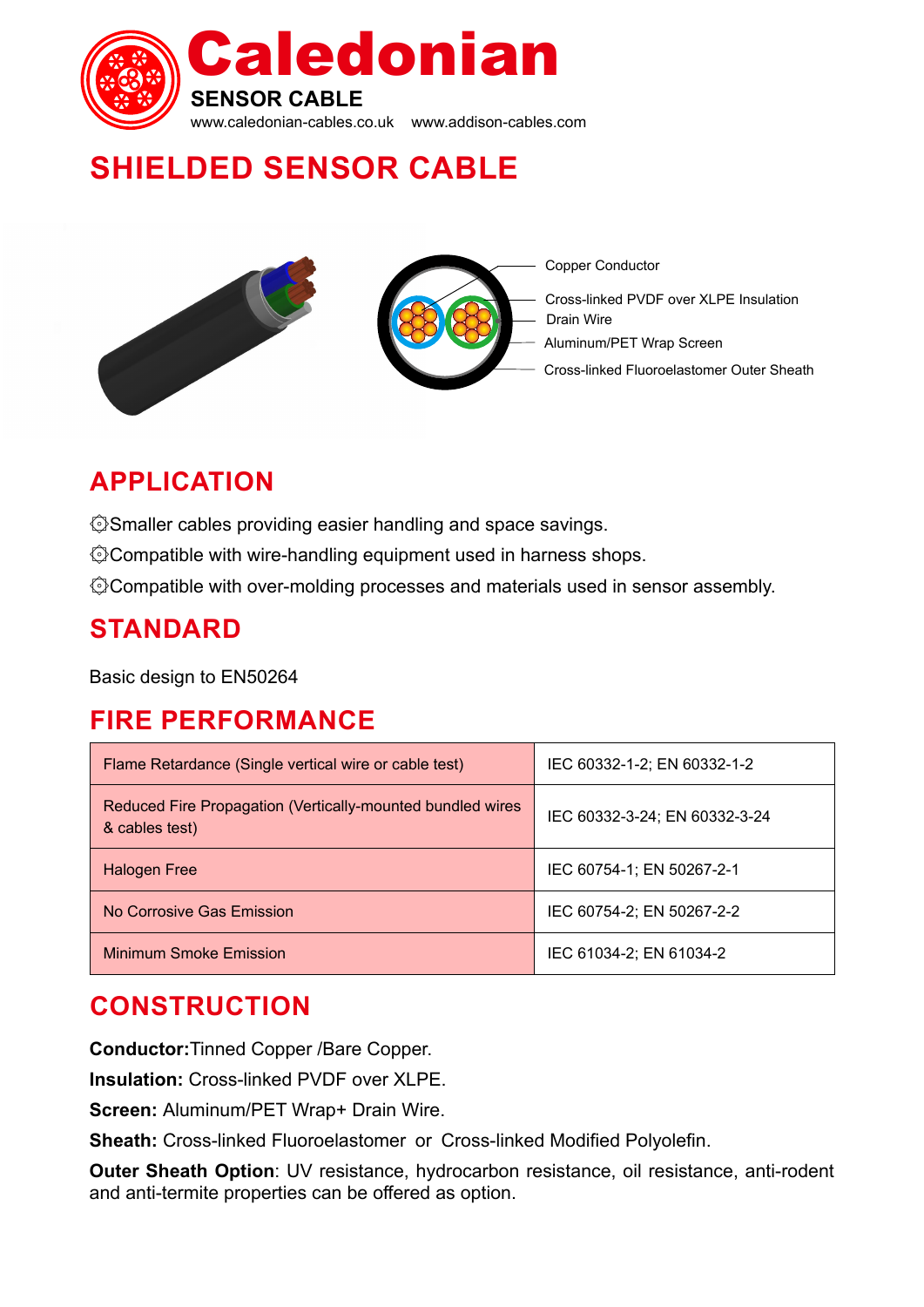# **COLOUR CODE**

**Insulation Colour**: Blue, Brown, Black, White, Green (Other colours can be offered upon request).

**Sheath Colour**: Black (Other colours can be offered upon request).

# **PHYSICAL AND THERMAL PROPERTIES**

**Operating temperature :**-55°C—200°C.

#### **Short-term operating temperature:**

240 hours @ 175°C (Cross-linked modified polyolefin sheath); 160 hours @ 250°C(Cross-linked modified polyolefin sheath); 6 hours @ 300°C(Cross-linked fluoroelastomer sheath); **Cold bend :**–40°C(Cross-linked modified polyolefin sheath); –25°C(Cross-linked fluoroelastomer sheath). **Flammability :**70s(Cross-linked modified polyolefin sheath); 30s(Cross-linked fluoroelastomer sheath). **Abrasion:** (ISO 6722) > 500 cycles(Cross-linked modified polyolefin sheath); > 1000 cycles(Cross-linked fluoroelastomer sheath).

**Fluid resistance:** As per ISO6722:2011 (E) Media groups 1 & 2.

**Bending radius:** 10xOD during installation;

5xOD fixed installed.

### **CONSTRUCTION PARAMETERS**

|                                             | <b>CONDUCTOR</b>                    |                                        | <b>SENSOR CABLE</b>                    |               |
|---------------------------------------------|-------------------------------------|----------------------------------------|----------------------------------------|---------------|
| <b>No.of Coresx</b><br><b>Cross Section</b> | <b>Class of</b><br><b>Conductor</b> | <b>Min. Overall</b><br><b>Diameter</b> | <b>Max. Overall</b><br><b>Diameter</b> | <b>Weight</b> |
| mm <sup>2</sup>                             |                                     | mm                                     | mm                                     | kg/km         |
| $2 \times 0.35$                             | $\overline{2}$                      | 3.2                                    | 3.6                                    | 20.0          |
| $3 \times 0.35$                             | ◠                                   | 3.4                                    | 3.8                                    | 24.8          |
| $2 \times 0.50$                             | $\overline{2}$                      | 3.4                                    | 3.8                                    | 24.8          |
| $3\times0.50$                               | 2                                   | 3.6                                    | 4.0                                    | 31.0          |
| $2\times0.75$                               | $\overline{2}$                      | 3.8                                    | 4.2                                    | 33.0          |
| $3\times0.75$                               | ◠                                   | 4.1                                    | 4.5                                    | 41.7          |
| $2 \times 1.0$                              | $\overline{2}$                      | 4.1                                    | 4.5                                    | 40.7          |
| $3\times1.0$                                | 2                                   | 4.4                                    | 4.8                                    | 51.8          |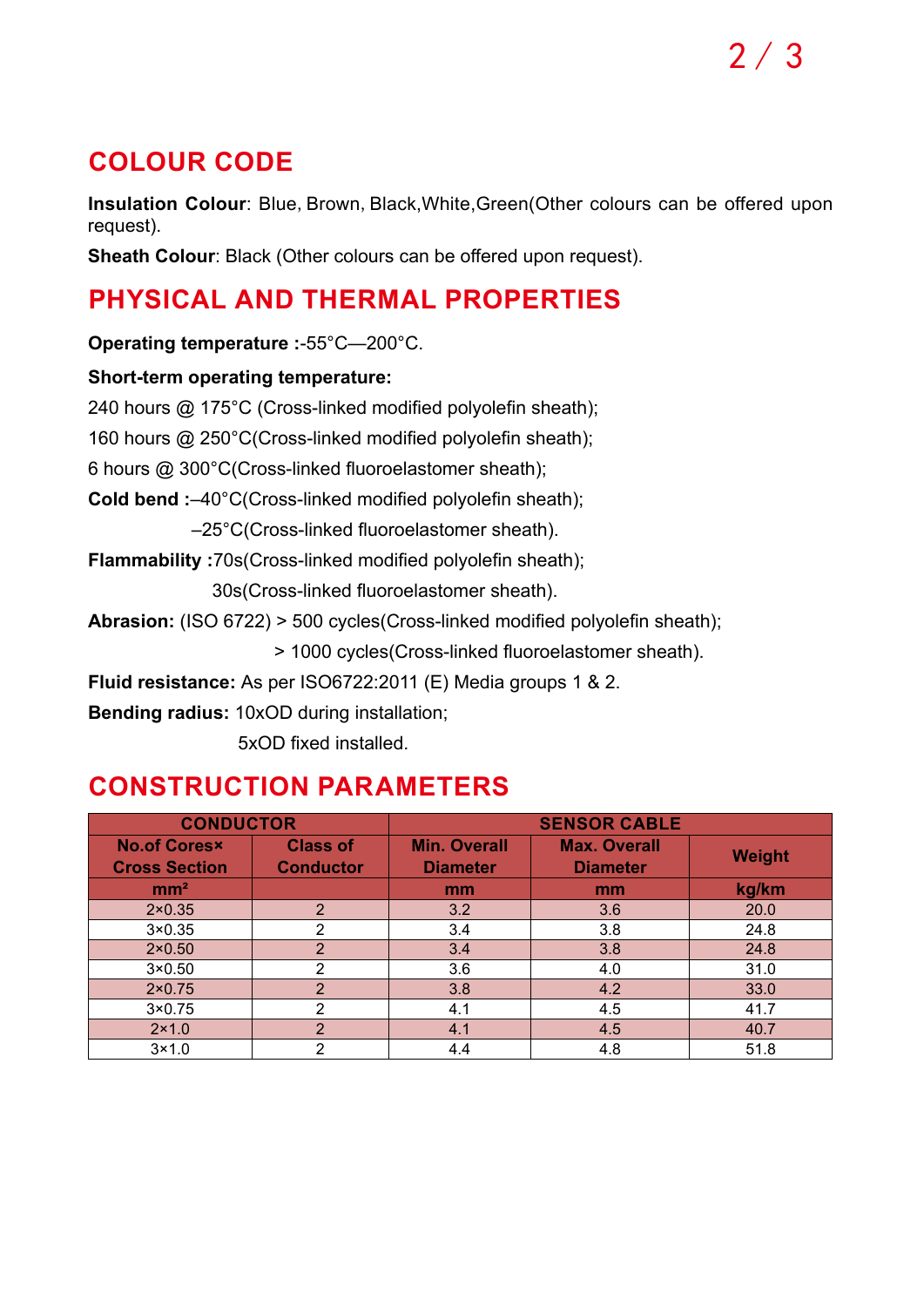

# **UNSHIELDED SENSOR CABLE**





Copper Conductor

Cross-linked PVDF over XLPE Insulation

Cross-linked Fluoroelastomer Outer Sheath

# **APP LICATION**

۞Smaller cables providing easier handling and space savings.

۞Compatible with wire-handling equipment used in harness shops.

۞Compatible with over-molding processes and materials used in sensor assembly.

### **STANDARDS**

Basic design to EN50264

# **FIRE PERFORMANCE**

| Flame Retardance (Single vertical wire or cable test)                        | IEC 60332-1-2; EN 60332-1-2   |
|------------------------------------------------------------------------------|-------------------------------|
| Reduced Fire Propagation (Vertically-mounted bundled wires<br>& cables test) | IEC 60332-3-24; EN 60332-3-24 |
| <b>Halogen Free</b>                                                          | IEC 60754-1; EN 50267-2-1     |
| No Corrosive Gas Emission                                                    | IEC 60754-2; EN 50267-2-2     |
| <b>Minimum Smoke Emission</b>                                                | IEC 61034-2; EN 61034-2       |

## **construction**

**Conductor:**Tinnde Copper /Bare Copper.

**Insulation:** Cross-linked PVDF over XLPE.

**Sheath**: Cross-linked Fluoroelastomer or Cross-linked Modified Polyolefin.

**Outer Sheath Option**: UV resistance, hydrocarbon resistance, oil resistance, anti-rodent and anti-termite properties can be offered as option.